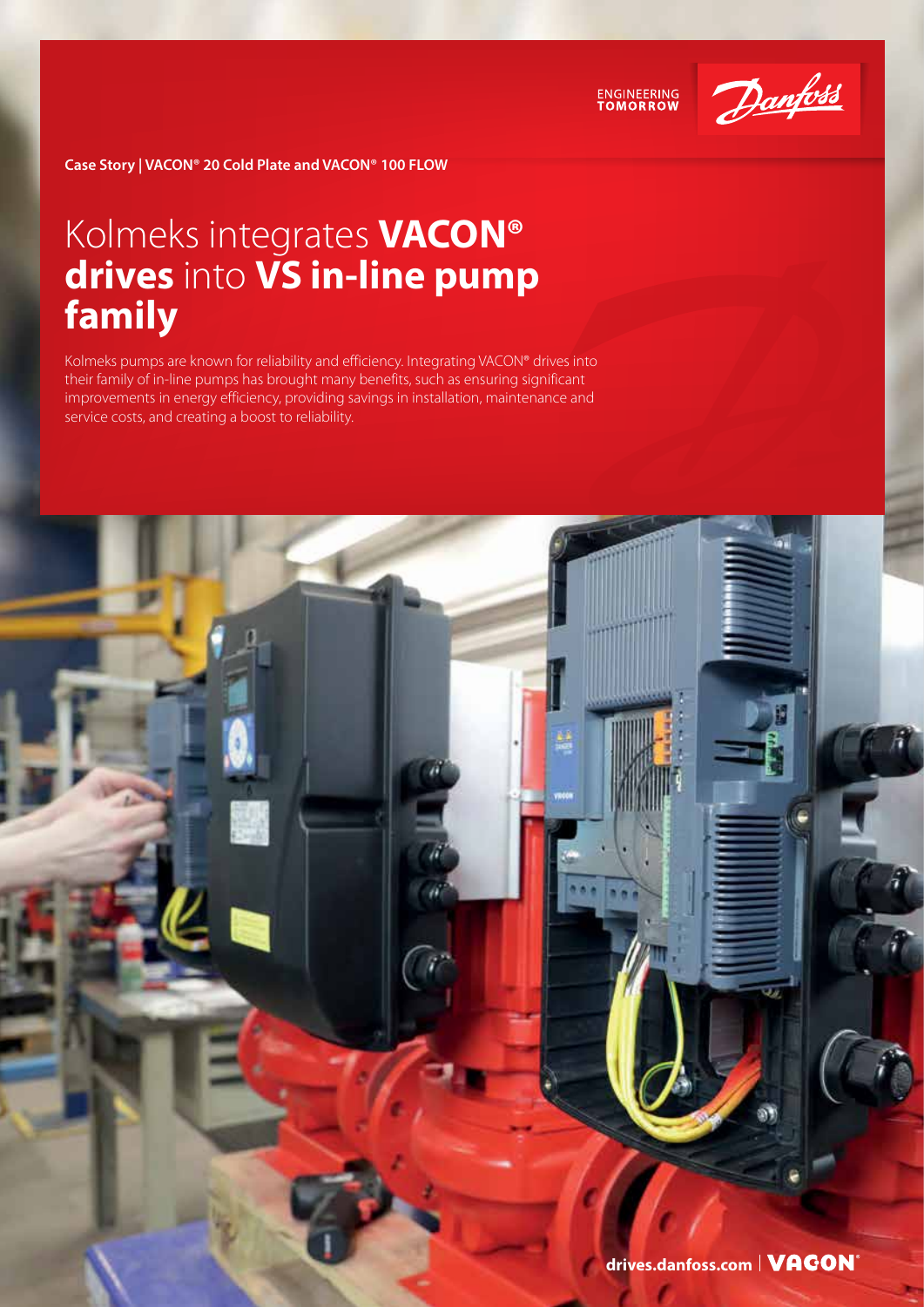**Headquartered in Turenki, Finland**, and with factories also in Chuzhou, China, and Viljandi, Estonia, Kolmeks Ltd. manufactures pumps and motors which are typically used in heating and cooling systems, in pressure boosting and, to an increasing extent, also in the process industry. Kolmeks is a branch pioneer, whose success is based on products that meet the highest requirements regarding technology, quality, reliability and efficiency.



VACON® 20 Cold Plate integrated with Kolmeks' updated family of in-line pumps with 7.5 kW (3-phase) motor. **Facelifted single-phase drive (Photo courtesy of Facelifted single-phase drive (Photo courtesy of Kolmeks). Provid** 

Already in 2014, Kolmeks launched the first wave of VS-series integrated variable speed (VS) pumps. VACON® 20 Cold Plate was integrated with Kolmeks' updated family of in-line pumps in a power range from 0.75 kW to 7.5 kW. Kolmeks also started a

software development project to get the necessary multipump drive features for the small end of VS pumps.

Operating a pump with an AC drive significantly improves the controllability and energy efficiency of

the whole pump system. In the VACON® 20 Cold Plate, heat losses are conducted through an aluminum plate, which the users can mount on their own cooling element or profile and utilize the electric motor's own cooling to also cool the drive system.

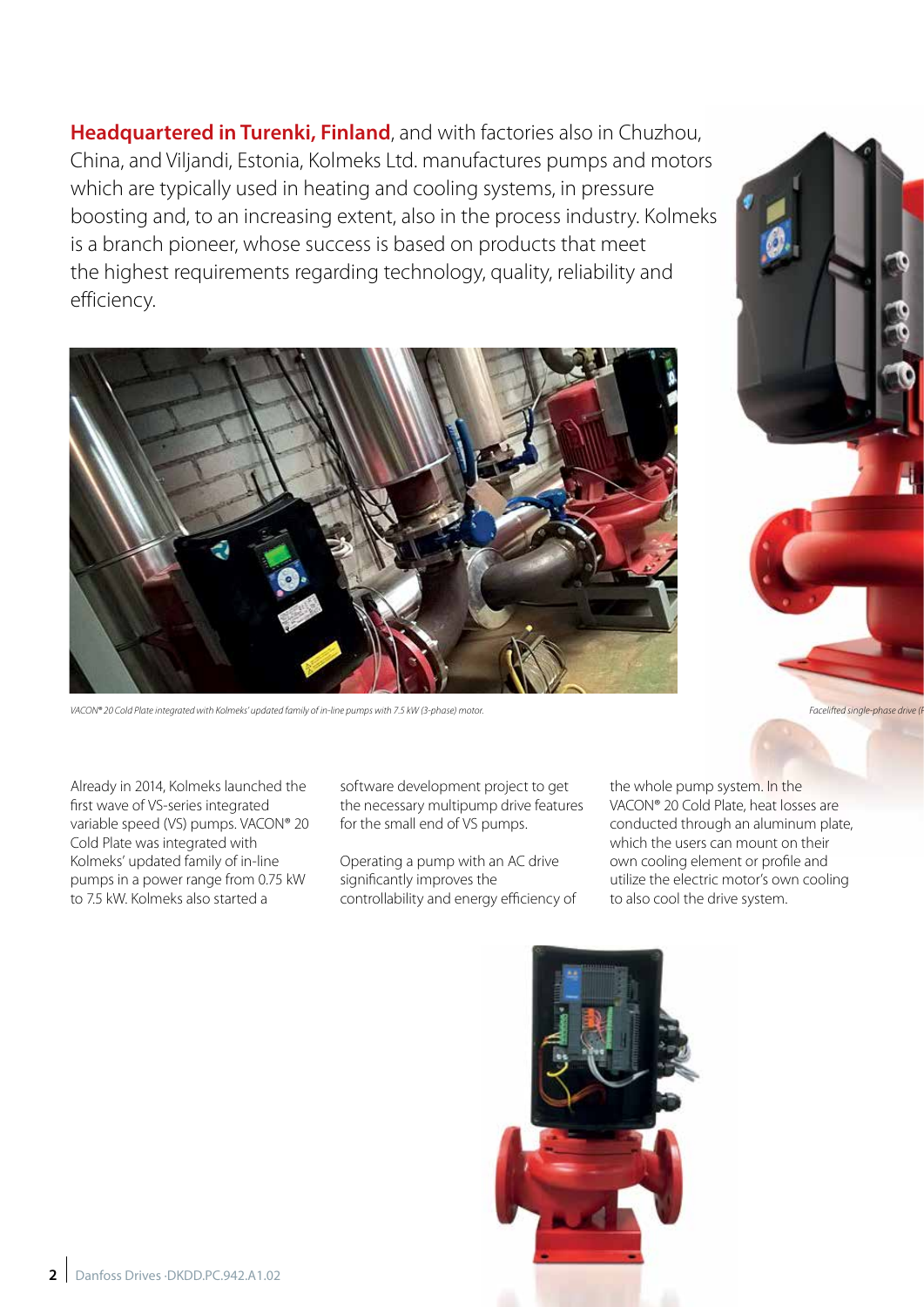Danfoss Drives' customer-friendly and flexible attitude has made it possible for Kolmeks to take also IoT options into account already in the design phase of new products.

Markku Hännikäinen, Electrical and Electronics R&D Manager, Kolmeks.



**Reduced costs and stress, improved operational reliability**

*Facelifted single-phase drive (Photo courtesy of Kolmeks).*

Using AC drives to control pumps and pump systems allows the output, pressure and flow in the water piping system to be adjusted in relation to actual needs. This reduces energy consumption and stress on the electrical network and mechanical parts, extends the operating life of the pump, and improves operational reliability.

Thanks to its flexibility and the extensive power range, VACON® 20 Cold Plate is recognized as being the ideal solution for both commercial and residential water treatment services. Ensuring a smooth start and precise differential pressure control based on two transmitter feedback signals, the VACON® 20 Cold Plate AC drive is one

of the key components in Kolmeks' in-line pump family.

"This product series received lots of good feedback from customers, especially for its versatile expandability, easy commissioning and wider pumping range compared to earlier products. The opportunity to tailor drive features also helps to differentiate Kolmeks small-end VS pumps from previous-generation products. With its innovative and compact cold plate design for easy handling and integration, VACON® 20 Cold Plate proved to be the perfect match for Kolmeks," explains Markku Hännikäinen, Electrical and Electronics R&D Manager, Kolmeks.

"We enjoyed fluent collaboration between Vacon's expert team, Kolmeks' R&D department and

sub-suppliers. A teamwork of Chinese, Italian and Finnish experts in this case ensured a successful result. The transition to Danfoss Drives was smooth and the fluent collaboration has continued. These experiences, and the opportunity to modify VACON® 20 Cold Plate application software to meet all our needs, encouraged us to introduce new, enhanced and facelifted single-phase drive pumps also with VACON® 20 Cold Plate. Among other reasons, the similar user interface as well as I/O terminology convinced us to use VACON® 100 FLOW for our 11–55 kW integrated VS pumps which have been introduced to market during 2017. Danfoss Drive's customerfriendly and flexible attitude has made it possible for Kolmeks to take also IoT options into account already in the design phase of new products," Mr Hännikäinen continues.